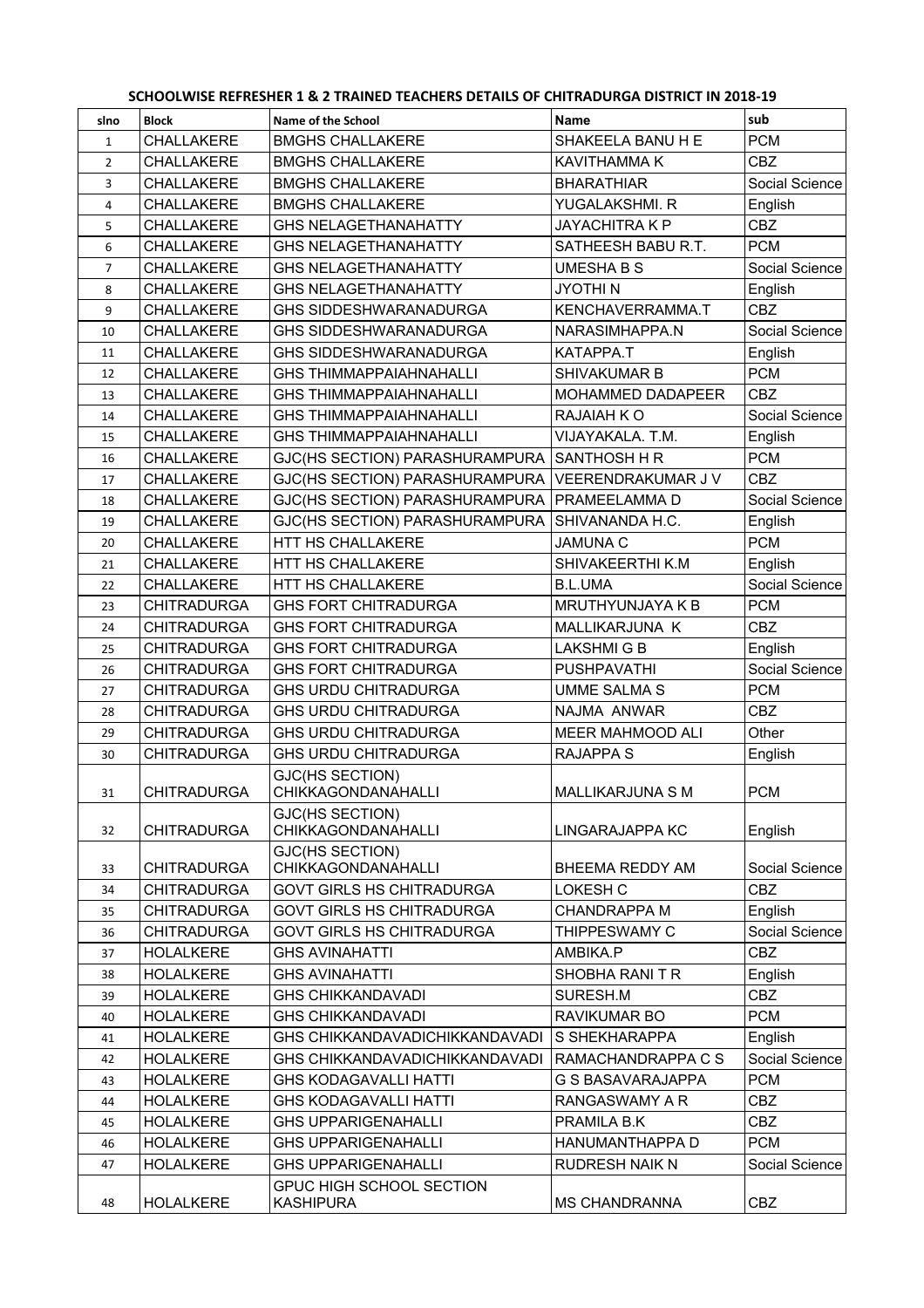| 49 | <b>HOLALKERE</b> | GPUC HIGH SCHOOL SECTION<br><b>KASHIPURA</b>        | <b>PRABHAKAR S</b>                | Social Science |
|----|------------------|-----------------------------------------------------|-----------------------------------|----------------|
| 50 | <b>HOLALKERE</b> | <b>GPUC HIGH SCHOOL SECTION</b><br><b>KASHIPURA</b> | <b>ASMA FIRDOSE</b>               | English        |
| 51 | <b>HOLALKERE</b> | <b>M M GHS HOLALKERE</b>                            | SUKANYA.P                         | <b>PCM</b>     |
| 52 | <b>HOLALKERE</b> | M M GHS HOLALKERE                                   | SHAFIULLA MULIMANI                | Social Science |
| 53 | <b>HOLALKERE</b> | M M GHS HOLALKERE                                   | CHANDRASHEKHARA MG                | English        |
| 54 | <b>HOLALKERE</b> | M M GHS HOLALKERE                                   | MANJUNATHA                        | <b>CBZ</b>     |
| 55 | <b>HOSADURGA</b> | <b>GHSLAKKIHALLI</b>                                | NAHARAJA MH                       | <b>CBZ</b>     |
| 56 | <b>HOSADURGA</b> | <b>GHSLAKKIHALLI</b>                                | SHASHIDHARA M                     | <b>PCM</b>     |
| 57 | <b>HOSADURGA</b> | <b>GHSLAKKIHALLI</b>                                | <b>GEETHARANI R</b>               | English        |
| 58 | <b>HOSADURGA</b> | <b>G J C HOSADURGA</b>                              | ARUN KUMAR G S                    | <b>CBZ</b>     |
| 59 | <b>HOSADURGA</b> | <b>G J C HOSADURGA</b>                              | <b>VENKATESH N S</b>              | <b>PCM</b>     |
| 60 | <b>HOSADURGA</b> | <b>G J C HOSADURGA</b>                              | <b>SHIVASHANKAR R</b>             | English        |
| 61 | <b>HOSADURGA</b> | <b>G J C HOSADURGA</b>                              | <b>G. KRISHNA MURTHY</b>          | Social Science |
| 62 | <b>HOSADURGA</b> | G.H.S LAKKIHALLIG.H.S. LAKKIHALLI                   | HANUMANTHAPPA T                   | Social science |
| 63 | <b>HOSADURGA</b> | <b>GHS ANIVALA</b>                                  | SHEKHAR NAIK R                    | <b>CBZ</b>     |
| 64 | <b>HOSADURGA</b> | <b>GHS ANIVALA</b>                                  | MADHU.B.R                         | <b>PCM</b>     |
| 65 | <b>HOSADURGA</b> | <b>GHS KANGUVALLY</b>                               | <b>AJJAIAH GE</b>                 | <b>PCM</b>     |
| 66 | <b>HOSADURGA</b> | <b>GHS KANGUVALLY</b>                               | <b>UMADEVI H.S</b>                | <b>CBZ</b>     |
| 67 | <b>HOSADURGA</b> | <b>GHS KANGUVALLY</b>                               | <b>B R SHAILAJA</b>               | Social Science |
| 68 | <b>HOSADURGA</b> | <b>GHS KANGUVALLY</b>                               | THIPPESH.R                        | English        |
| 69 | <b>HOSADURGA</b> | <b>GHS THANDAGA</b>                                 | PRAVEEN HOSAWAD                   | <b>CBZ</b>     |
| 70 | <b>HOSADURGA</b> | <b>GHS THANDAGA</b>                                 | KEMPARAJA. K.                     | <b>PCM</b>     |
| 71 | <b>HOSADURGA</b> | <b>GHS THANDAGA</b>                                 | PUTTASWAMY K P                    | English        |
| 72 | <b>HOSADURGA</b> | <b>GHS THANDAGA</b>                                 | MANJULA.M                         | Social Science |
| 73 | <b>HOSADURGA</b> | <b>GJC ANNIVALAANNIVALA</b>                         | <b>SUMITRA V</b>                  | Social Science |
| 74 | <b>HOSADURGA</b> | GJC(HS SECTION) DODDA<br><b>THEKALAVATTI</b>        | CHAYADEVI.N                       | <b>CBZ</b>     |
| 75 | <b>HOSADURGA</b> | GJC(HS SECTION) DODDA<br><b>THEKALAVATTI</b>        | MALLIKARJUNA MH                   | <b>PCM</b>     |
| 76 | <b>HOSADURGA</b> | GOVT JUNIOR COLLEGESRIRAMPURA                       | VENU B S                          | <b>CBZ</b>     |
| 77 | <b>HOSADURGA</b> | GOVT JUNIOR COLLEGESRIRAMPURA                       | <b>ANANDA H</b>                   | <b>PCM</b>     |
| 78 | <b>HOSADURGA</b> | GOVT JUNIOR COLLEGESRIRAMPURA                       | <b>VINUTHA .S</b>                 | Social Science |
| 79 | <b>HOSADURGA</b> | GOVT JUNIOR COLLEGESRIRAMPURA                       | S.P.<br><b>CHANDRASHEKHARAPPA</b> | English        |
| 80 | <b>HYRIYUR</b>   | <b>GHS ALURU</b>                                    | MANJUNATHA.G                      | <b>PCM</b>     |
| 81 | <b>HYRIYUR</b>   | <b>GHS ALURU</b>                                    | MUTTURAJU C                       | CBZ            |
| 82 | <b>HYRIYUR</b>   | <b>GHS ALURU</b>                                    | SHANTILAL RATHOD                  | Social Science |
| 83 | <b>HYRIYUR</b>   | <b>GHS ALURU</b>                                    | <b>SANAULLA S</b>                 | English        |
| 84 | <b>HYRIYUR</b>   | <b>GHS BHARAMPURA</b>                               | DIBBADAHALLIRAMANNA               | CBZ            |
| 85 | <b>HYRIYUR</b>   | <b>GHS BHARAMPURA</b>                               | AHA MAD SHAVALY K S               | <b>PCM</b>     |
| 86 | <b>HYRIYUR</b>   | <b>GHS BHARAMPURA</b>                               | <b>MAHANTHESHAPPA</b>             | Social Science |
| 87 | <b>HYRIYUR</b>   | <b>GHS BHARAMPURA</b>                               | <b>KRISHNAMURTHY</b>              | English        |
| 88 | <b>HYRIYUR</b>   | <b>GHS KODIHALLI</b>                                | <b>ERANNAK</b>                    | <b>PCM</b>     |
| 89 | <b>HYRIYUR</b>   | <b>GHS KODIHALLI</b>                                | PRASANNAKUMAR C                   | CBZ            |
| 90 | <b>HYRIYUR</b>   | <b>GHS KODIHALLI</b>                                | NAGARAJA K V                      | Social Science |
| 91 | <b>HYRIYUR</b>   | GJC(HS SECTION) DEVARAKOTTA                         | <b>SUDHARANIKR</b>                | <b>PCM</b>     |
| 92 | <b>HYRIYUR</b>   | GJC(HS SECTION) DEVARAKOTTA                         | ASHRAFUDDIN MR                    | <b>CBZ</b>     |
| 93 | <b>HYRIYUR</b>   | GJC(HS SECTION) DEVARAKOTTA                         | <b>JYOTHI</b>                     | Social Science |
| 94 | <b>HYRIYUR</b>   | GOVT JUNIOR COLLEGE V V PURA                        | <b>SUNEETHA B S</b>               | CBZ            |
| 95 | <b>HYRIYUR</b>   | GOVT JUNIOR COLLEGE V V PURA                        | <b>SHANKARA P</b>                 | <b>PCM</b>     |
| 96 | <b>HYRIYUR</b>   | GOVT JUNIOR COLLEGE V V PURA                        | HANUMANTHAPPA E                   | Social Science |
| 97 | <b>HYRIYUR</b>   | GOVT JUNIOR COLLEGE V V PURA                        | SHIVANNA O                        | English        |